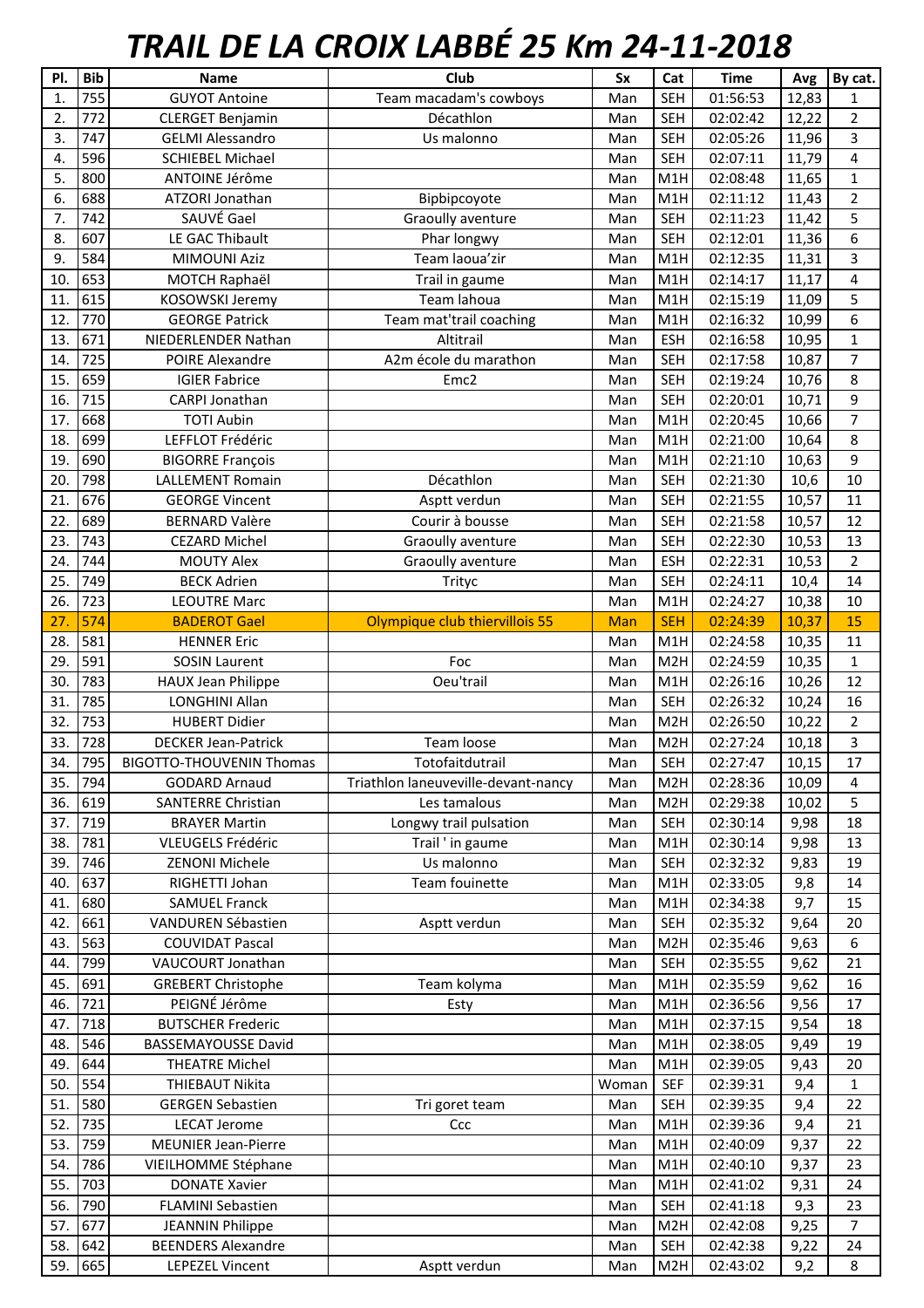| 60.        | 654        | <b>BASSO Olivier</b>                |                        | Man          | M1H               | 02:43:43             | 9,16         | 25                 |
|------------|------------|-------------------------------------|------------------------|--------------|-------------------|----------------------|--------------|--------------------|
| 61.        | 713        | <b>LECLERRE Guillaume</b>           |                        | Man          | <b>SEH</b>        | 02:44:12             | 9,14         | 25                 |
| 62.        | 652        | PRUZSINA Stéphane                   | Team boulet's 57       | Man          | M1H               | 02:44:35             | 9,11         | 26                 |
| 63.        | 724        | <b>DEBREIL Eric</b>                 |                        | Man          | M <sub>2</sub> H  | 02:44:40             | 9,11         | 9                  |
| 64.        | 697        | <b>LINDEN Kevin</b>                 | Rcrm                   | Man          | <b>SEH</b>        | 02:45:00             | 9,09         | 26                 |
| 65.        | 602        | <b>TOUSSAINT Laurent</b>            |                        | Man          | M1H               | 02:45:01             | 9,09         | 27                 |
| 66.        | 568        | <b>WEBER Gregory</b>                | Trityc                 | Man          | <b>SEH</b>        | 02:45:34             | 9,06         | 27                 |
| 67.        | 646        | <b>BEENDERS Julien</b>              |                        | Man          | <b>SEH</b>        | 02:45:59             | 9,04         | 28                 |
| 68.        | 566        | <b>EHMANN Wilma</b>                 | Running +              | Woman        | <b>SEF</b>        | 02:46:19             | 9,02         | $\overline{2}$     |
| 69.        | 778        | <b>PROTOY Stephane</b>              | Verdun meuse triathlon | Man          | M1H               | 02:46:23             | 9,02         | 28                 |
| 70.        | 685        | LARBRE Michaël                      |                        | Man          | M1H               | 02:46:53             | 8,99         | 29                 |
| 71.        | 626        | <b>WIECZOREK Nicolas</b>            | Wtl                    | Man          | <b>SEH</b>        | 02:47:02             | 8,98         | 29                 |
| 72.        | 745        | <b>SCHMITT Joel</b>                 |                        | Man          | M1H               | 02:47:23             | 8,96         | 30                 |
| 73.        | 773        | <b>GOBIN Vincent</b>                | Trévire trail club     | Man          | M1H               | 02:47:40             | 8,95         | 31                 |
| 74.        | 788        | <b>MICHEL Pierre</b>                | A <sub>2</sub> m       | Man          | M1H               | 02:48:02             | 8,93         | 32                 |
| 75.        | 571        | <b>BASSINI Luca</b>                 |                        | Man          | M1H               | 02:48:14             | 8,92         | 33                 |
| 76.        | 627        | <b>GUARISO Eric</b>                 | C.m.vtt boulange 57    | Man          | M <sub>2</sub> H  | 02:48:15             | 8,92         | 10                 |
| 77.        | 585        | <b>MANGEOT Thibaud</b>              | Trityc                 | Man          | <b>SEH</b>        | 02:48:18             | 8,91         | 30                 |
| 78.        | 663        | <b>EGULLION Stéphane</b>            | Puma 55                | Man          | M1H               | 02:48:39             | 8,89         | 34                 |
| 79.        | 751        | <b>FLORY Francis</b>                | Foxtrail bouzonville   | Man          | M <sub>2</sub> H  | 02:48:41             | 8,89         | 11                 |
| 80.        | 695        | <b>RAIGUE Willy</b>                 |                        | Man          | M1H               | 02:49:06             | 8,87         | 35                 |
| 81.        | 768        | <b>JAGER Stephane</b>               | A2m ecole du marathon  | Man          | M1H               | 02:49:38             | 8,84         | 36                 |
| 82.        | 562        | <b>AMBROISINE Alexandre</b>         |                        | Man          | <b>SEH</b>        | 02:50:06             | 8,82         | 31                 |
| 83.        | 632        | <b>MAROTTA David</b>                | Ac st avold            | Man          | M1H               | 02:50:10             | 8,81         | 37                 |
| 84.        | 565        | <b>ORLANDINI Stéphane</b>           |                        | Man          | M1H               | 02:50:16             | 8,81         | 38                 |
| 85.<br>86. | 651<br>592 | <b>GABELLINI Franck</b>             |                        | Man          | M1H<br><b>SEH</b> | 02:50:18             | 8,81         | 39<br>32           |
| 87.        | 593        | CHODZYNSKI Stéphane<br>MOCCI Joseph |                        | Man          | M <sub>2</sub> H  | 02:50:30<br>02:50:32 | 8,8<br>8,8   | 12                 |
| 88.        | 780        | <b>BARRAT Simone</b>                |                        | Man          | M <sub>2F</sub>   | 02:50:35             |              |                    |
| 89.        | 706        | SPINOZZI Anthony                    |                        | Woman<br>Man | <b>SEH</b>        | 02:52:00             | 8,79<br>8,72 | $\mathbf{1}$<br>33 |
| 90.        | 588        | <b>ANDRÉ Thierry</b>                |                        | Man          | M <sub>1</sub> H  | 02:52:07             | 8,72         | 40                 |
| 91.        | 586        | <b>LENEL Sebastien</b>              | Trail'in gaume         | Man          | <b>SEH</b>        | 02:52:41             | 8,69         | 34                 |
| 92.        | 797        | <b>JEAN Valentin</b>                | Trevire trail club     | Man          | <b>SEH</b>        | 02:52:43             | 8,68         | 35                 |
| 93.        | 679        | <b>AUBERTIN Claude</b>              |                        | Man          | M <sub>2</sub> H  | 02:52:51             | 8,68         | 13                 |
| 94.        | 686        | <b>COUTURIER Loris</b>              | <b>Tricat</b>          | Man          | SEH               | 02:53:14             | 8,66         | 36                 |
| 95.        | 737        | <b>REICHER Gilles</b>               | Trityc                 | Man          | M1H               | 02:53:15             | 8,66         | 41                 |
| 96.        | 673        | <b>CHEVALIER James</b>              |                        | Man          | M <sub>2</sub> H  | 02:53:23             | 8,65         | 14                 |
| 97.        | 669        | <b>DOUEL Olivier</b>                |                        | Man          | <b>SEH</b>        | 02:53:25             | 8,65         | 37                 |
| 98.        | 748        | <b>BECK Typhanie</b>                |                        | Woman        | <b>SEF</b>        | 02:53:39             | 8,64         | 3                  |
| 99.        | 672        | <b>COLLINET Celine</b>              | Asptt                  | Woman        | <b>SEF</b>        | 02:53:54             | 8,63         | 4                  |
| 100        | 675        | LEPEZEL Sylvain                     | Asptt                  | Man          | M <sub>2</sub> H  | 02:53:55             | 8,62         | 15                 |
| 101.       | 717        | <b>BIGOT Alain</b>                  | Altitrail              | Man          | M <sub>2</sub> H  | 02:53:56             | 8,62         | 16                 |
| 102.       | 598        | <b>ORIGANELLO Dominique</b>         |                        | Man          | <b>SEH</b>        | 02:54:47             | 8,58         | 38                 |
| 103.       | 702        | <b>TITOTTO Franck</b>               |                        | Man          | <b>SEH</b>        | 02:55:15             | 8,56         | 39                 |
| 104.       | 548        | HARBOUCHE Lahcene                   |                        | Man          | M1H               | 02:55:38             | 8,54         | 42                 |
| 105.       | 638        | JANZEM Michaël                      |                        | Man          | <b>SEH</b>        | 02:55:45             | 8,53         | 40                 |
| 106.       | 625        | <b>GALPAROLI Clément</b>            |                        | Man          | <b>SEH</b>        | 02:55:57             | 8,53         | 41                 |
| 107.       | 623        | <b>BORNEMANN Joaquim</b>            |                        | Man          | <b>SEH</b>        | 02:56:00             | 8,52         | 42                 |
| 108.       | 658        | <b>GARNIER Judicael</b>             |                        | Man          | M1H               | 02:56:22             | 8,51         | 43                 |
| 109.       | 613        | <b>NOEL Laurent</b>                 | Tgv54                  | Man          | M1H               | 02:56:25             | 8,5          | 44                 |
| 110.       | 550        | <b>GAUJARD Michael</b>              |                        | Man          | <b>SEH</b>        | 02:56:32             | 8,5          | 43                 |
| 111.       | 549        | <b>GAUJARD Michel</b>               |                        | Man          | M <sub>2</sub> H  | 02:56:37             | 8,49         | 17                 |
| 112.       | 603        | MIGNOSI Jean Jacques                | Ville de herserange    | Man          | M3H               | 02:56:40             | 8,49         | $\mathbf 1$        |
| 113.       | 692        | <b>HARTER BRIGNON Catherine</b>     | Team girls             | Woman        | M <sub>2F</sub>   | 02:56:42             | 8,49         | $\overline{2}$     |
| 114.       | 645        | <b>KNEPPERT Geoffrey</b>            |                        | Man          | <b>SEH</b>        | 02:57:03             | 8,47         | 44                 |
| 115.       | 694        | DE MARET Arnaud                     |                        | Man          | M1H               | 02:57:10             | 8,47         | 45                 |
| 116.       | 662        | <b>MEDER David</b>                  |                        | Man          | M1H               | 02:57:12             | 8,47         | 46                 |
| 117.       | 796        | MUNOZ Jean-François                 | Spiridon des sablières | Man          | M <sub>2</sub> H  | 02:57:16             | 8,46         | 18                 |
| 118.       | 599        | <b>CREMEL Sebastien</b>             |                        | Man          | <b>SEH</b>        | 02:57:21             | 8,46         | 45                 |
| 119.       | 684        | <b>WEIDEN Christophe</b>            | Acs cre stiring wendel | Man          | M1H               | 02:57:34             | 8,45         | 47                 |
| 120.       | 595        | <b>HOEFLER Nicolas</b>              |                        | Man          | <b>SEH</b>        | 02:58:46             | 8,39         | 46                 |
| 121. 617   |            | <b>CLESSE Anne Laure</b>            | Team lahouzir          | Woman        | M1F               | 02:59:22             | 8,36         | $\mathbf{1}$       |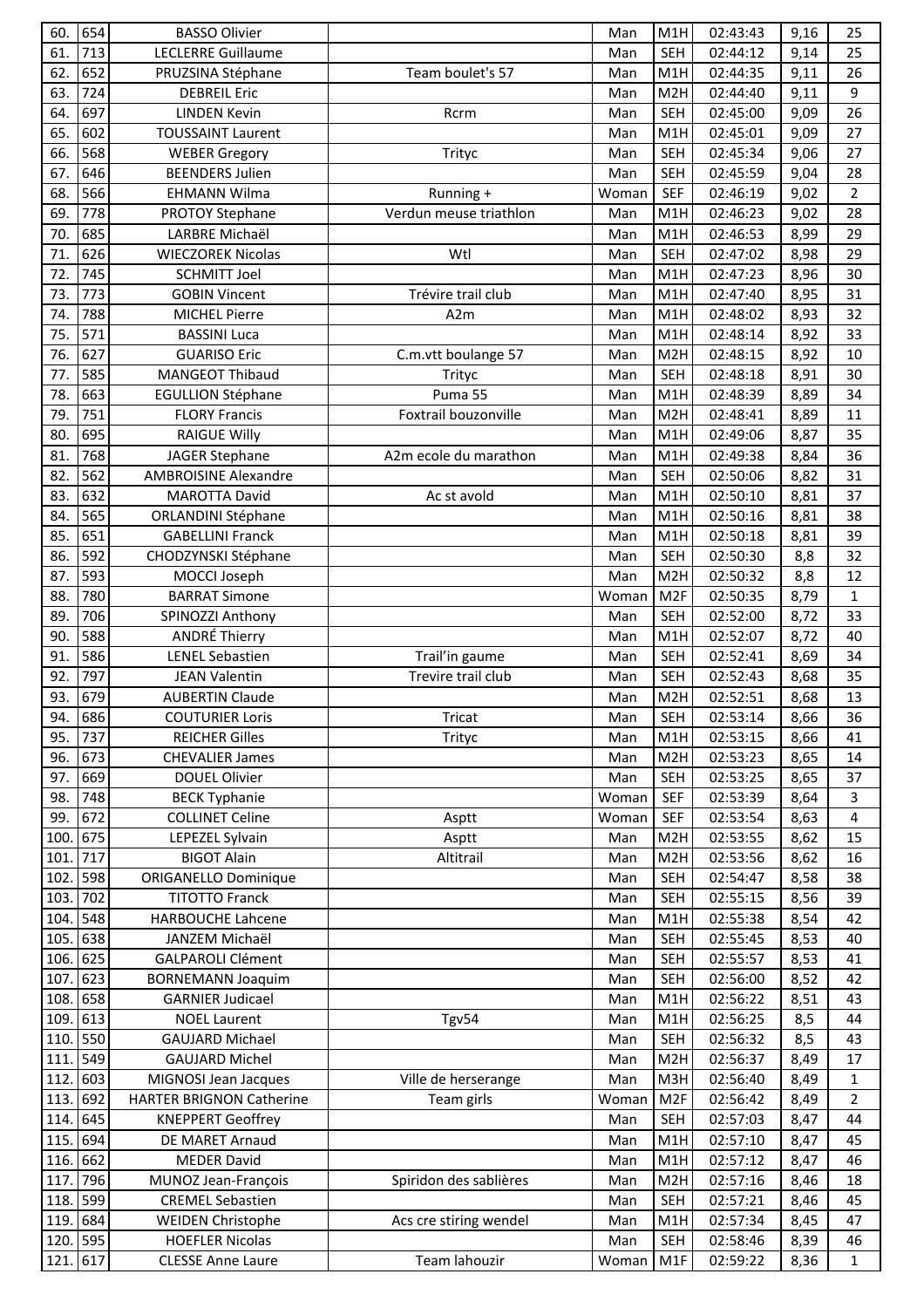| 122.             | 630      | <b>HILT Emmanuel</b>       |                        | Man       | M2H              | 02:59:28 | 8,36 | 19             |
|------------------|----------|----------------------------|------------------------|-----------|------------------|----------|------|----------------|
| 123.             | 605      | <b>COLLIN Philippe</b>     | Trigoreteam            | Man       | <b>SEH</b>       | 02:59:37 | 8,35 | 47             |
| 124.             | 570      | SEBAOUI Ali                |                        | Man       | M2H              | 03:00:03 | 8,33 | 20             |
| 125.             | 750      | FROUMOUTH Julien           |                        | Man       | <b>SEH</b>       | 03:00:04 | 8,33 | 48             |
| 126.             | 650      | <b>HUMBERT Thibault</b>    |                        | Man       | M1H              | 03:00:11 | 8,32 | 48             |
| 127.             | 628      | <b>GENDARME Lionel</b>     |                        | Man       | M2H              | 03:00:41 | 8,3  | 21             |
| 128.             | 556      | <b>MACAUX Guillaume</b>    |                        | Man       | <b>SEH</b>       | 03:00:51 | 8,29 | 49             |
| 129.             | 576      | <b>REINSON Nicolas</b>     |                        | Man       | <b>SEH</b>       | 03:01:17 | 8,27 | 50             |
| 130.             | 740      | <b>FONTAN Francois</b>     |                        | Man       | M1H              | 03:01:22 | 8,27 | 49             |
| 131              | 590      | <b>BERGER Laurent</b>      |                        | Man       | M1H              | 03:01:31 | 8,26 | 50             |
| 132.             | 583      | <b>THUAU Marc</b>          | Trityc                 | Man       | M1H              | 03:01:35 | 8,26 | 51             |
| 133.             | 582      | <b>MERLI Elodie</b>        |                        | Woman     | <b>SEF</b>       | 03:01:49 | 8,25 | 5              |
| 134.             | 769      | <b>LAURENT Christelle</b>  | Vmt                    | Woman     | M1F              | 03:01:59 | 8,24 | $\overline{2}$ |
| 135.             | 767      | <b>DORMEYER Mickael</b>    | Asptt verdun           | Man       | M1H              | 03:03:22 | 8,18 | 52             |
| 136.             | 761      | <b>CRUCIFIX Jerome</b>     | Asptt                  | Man       | M1H              | 03:03:23 | 8,18 | 53             |
| 137.             | 730      | <b>FAGET Christophe</b>    | Verdun meuse triathlon | Man       | M1H              | 03:03:35 | 8,17 | 54             |
| 138.             | 587      | <b>THAI Julien</b>         | <b>Bil runners</b>     | Man       | <b>SEH</b>       | 03:03:54 | 8,16 | 51             |
| 139.             | 552      | <b>GARDEY Nathalie</b>     | Trévire trail club     | Woman     | M1F              | 03:04:22 | 8,14 | 3              |
| 140.             | 611      | <b>LECRIVAIN Morgane</b>   | Tgv54                  | Woman     | <b>SEF</b>       | 03:05:25 | 8,09 | $\overline{6}$ |
| 141              | 612      | THIMONT Jérémy             | Tgv54                  | Man       | <b>SEH</b>       | 03:05:29 | 8,09 | 52             |
| 142              | 564      | <b>CELLAMARO Franck</b>    | Oeu'trail              | Man       | <b>SEH</b>       | 03:05:51 | 8,07 | 53             |
| 143.             | 604      | <b>SCHWARZ Didier</b>      | Acs cre stiring wendel | Man       | M2H              | 03:06:16 | 8,05 | 22             |
| 144.             | 752      | <b>MAURICE Dominique</b>   |                        | Man       | M1H              | 03:06:23 | 8,05 | 55             |
| 145.             | 657      | <b>CHOFFEL Daniel</b>      | Team loulou trail      | Man       | M <sub>2</sub> H | 03:06:37 | 8,04 | 23             |
| 146.             | 762      | SPEDALOTTO Roberto         | Foxtrail bouzonville   | Man       | M1H              | 03:06:37 | 8,04 | 56             |
| 147.             | 714      | <b>KARPP Geoffrey</b>      | Ifcontrol              | Man       | <b>SEH</b>       | 03:06:59 | 8,02 | 54             |
| 148.             | 693      | <b>VENAMBRE François</b>   |                        | Man       | M1H              | 03:07:05 | 8,02 | 57             |
| 149              | 660      | <b>CHAVANEL Matthieu</b>   | Rtt                    | Man       | M1H              | 03:08:14 | 7,97 | 58             |
| 150              | 793      | <b>MULLER David</b>        | Fc metz                | Man       | M1H              | 03:09:03 | 7,93 | 59             |
| 151.             | 701      | <b>KLEIN Bertrand</b>      |                        | Man       | <b>SEH</b>       | 03:09:23 | 7,92 | 55             |
| 152.             | 704      | <b>MEYER Gilles</b>        |                        | Man       | <b>SEH</b>       | 03:09:27 | 7,92 | 56             |
| 153.             | 732      | MICHEL Seraphin            | Asptt verdun           | Man       | M1H              | 03:09:47 | 7,9  | 60             |
| 154.             | 736      | <b>ANTOINE Samuel</b>      |                        | Man       | M1H              | 03:09:53 | 7,9  | 61             |
| 155.             | 716      | <b>THOMMES Patrick</b>     | Run in metz            | Man       | M2H              | 03:10:32 | 7,87 | 24             |
|                  | 156. 655 | RIETH Laetitia             | Asptt verdun           | Woman M1F |                  | 03:11:17 | 7,84 | 4              |
| 157. 639         |          | <b>HEIBEL Patrick</b>      |                        | Man       | M <sub>2</sub> H | 03:11:20 | 7,84 | 25             |
| 158. 569         |          | <b>GINDT Julien</b>        | Les p'tits potos       | Man       | <b>SEH</b>       | 03:16:00 | 7,65 | 57             |
| 159.             | 766      | <b>BECAN Delphine</b>      |                        | Woman     | <b>SEF</b>       | 03:16:14 | 7,64 | 7              |
| 160.             | 765      | <b>CHAULACEL Adrien</b>    |                        | Man       | <b>SEH</b>       | 03:16:18 | 7,64 | 58             |
| 161.             | 738      | <b>GUILLEMIN Jean</b>      |                        | Man       | <b>SEH</b>       | 03:16:45 | 7,62 | 59             |
| 162.             | 722      | <b>TIUSCH Corinne</b>      |                        | Woman     | M1F              | 03:16:47 | 7,62 | 5              |
| 163.             | 792      | <b>GALEOTTI Paul</b>       | Les foulées de paul    | Man       | M1H              | 03:16:58 | 7,62 | 62             |
| 164.             | 709      | LUNA SACIE Jua             | Es hagondange          | Man       | M <sub>2</sub> H | 03:17:40 | 7,59 | 26             |
| 165. 557         |          | <b>GREMY Lionel</b>        |                        | Man       | M1H              | 03:17:42 | 7,59 | 63             |
| 166. 683         |          | <b>DUBROUX Michel</b>      | Briey marathon         | Man       | M <sub>2</sub> H | 03:17:45 | 7,59 | 27             |
| 167.             | 712      | <b>AUBERT Marjorie</b>     |                        | Woman     | <b>SEF</b>       | 03:19:05 | 7,53 | 8              |
| 168. 597         |          | <b>COMBES Cyril</b>        |                        | Man       | M1H              | 03:19:25 | 7,52 | 64             |
| 169.             | 553      | <b>SCHMITT Christophe</b>  |                        | Man       | <b>SEH</b>       | 03:21:04 | 7,46 | 60             |
| 170.             | 707      | <b>HENRY Marie-Line</b>    | Eshcap                 | Woman     | M <sub>2F</sub>  | 03:21:26 | 7,45 | 3              |
| 171.             | 578      | <b>COZETTE Maryline</b>    | Frignicourt            | Woman     | M <sub>2F</sub>  | 03:21:31 | 7,44 | 4              |
| 172.             | 667      | <b>GAIGNARD Caroline</b>   | Asptt verdun           | Woman     | M1F              | 03:21:34 | 7,44 | 6              |
| 173.             | 666      | <b>HUMBERT Gérald</b>      | Asptt verdun           | Man       | M1H              | 03:21:34 | 7,44 | 65             |
| 174.             | 734      | <b>LECAT Manon</b>         | Ccc                    | Woman     | <b>SEF</b>       | 03:21:45 | 7,43 | 9              |
| 175.             | 634      | <b>EGLOFF Christelle</b>   |                        | Woman     | M1F              | 03:21:54 | 7,43 | $\overline{7}$ |
| 176. 784         |          | LANDGRAF Barbara           | Rtt                    | Woman     | <b>SEF</b>       | 03:22:57 | 7,39 | 10             |
| 177.             | 624      | <b>AYET Anne-Sophie</b>    | Asptt verdun + tee     | Woman     | <b>SEF</b>       | 03:23:01 | 7,39 | 11             |
| 178.             | 757      | <b>WOEFFLER Hervé</b>      | Rtt                    | Man       | M1H              | 03:23:02 | 7,39 | 66             |
| 179.             | 601      | AMMOUR Nacéra              |                        | Woman     | M1F              | 03:23:38 | 7,37 | 8              |
| 180.             | 573      | <b>AUSSEL Tony</b>         |                        | Man       | M1H              | 03:24:26 | 7,34 | 67             |
| 181.<br>182. 727 | 687      | <b>TESSARO Emmanuel</b>    |                        | Man       | M <sub>2</sub> H | 03:24:31 | 7,33 | 28             |
|                  |          | VANEETVELDE Linda          | Trévires               | Woman     | M1F              | 03:25:02 | 7,32 | 9              |
| 183. 726         |          | <b>BALON Bernard Alain</b> | Rth habay              | Man       | M3H              | 03:25:03 | 7,32 | $\overline{2}$ |